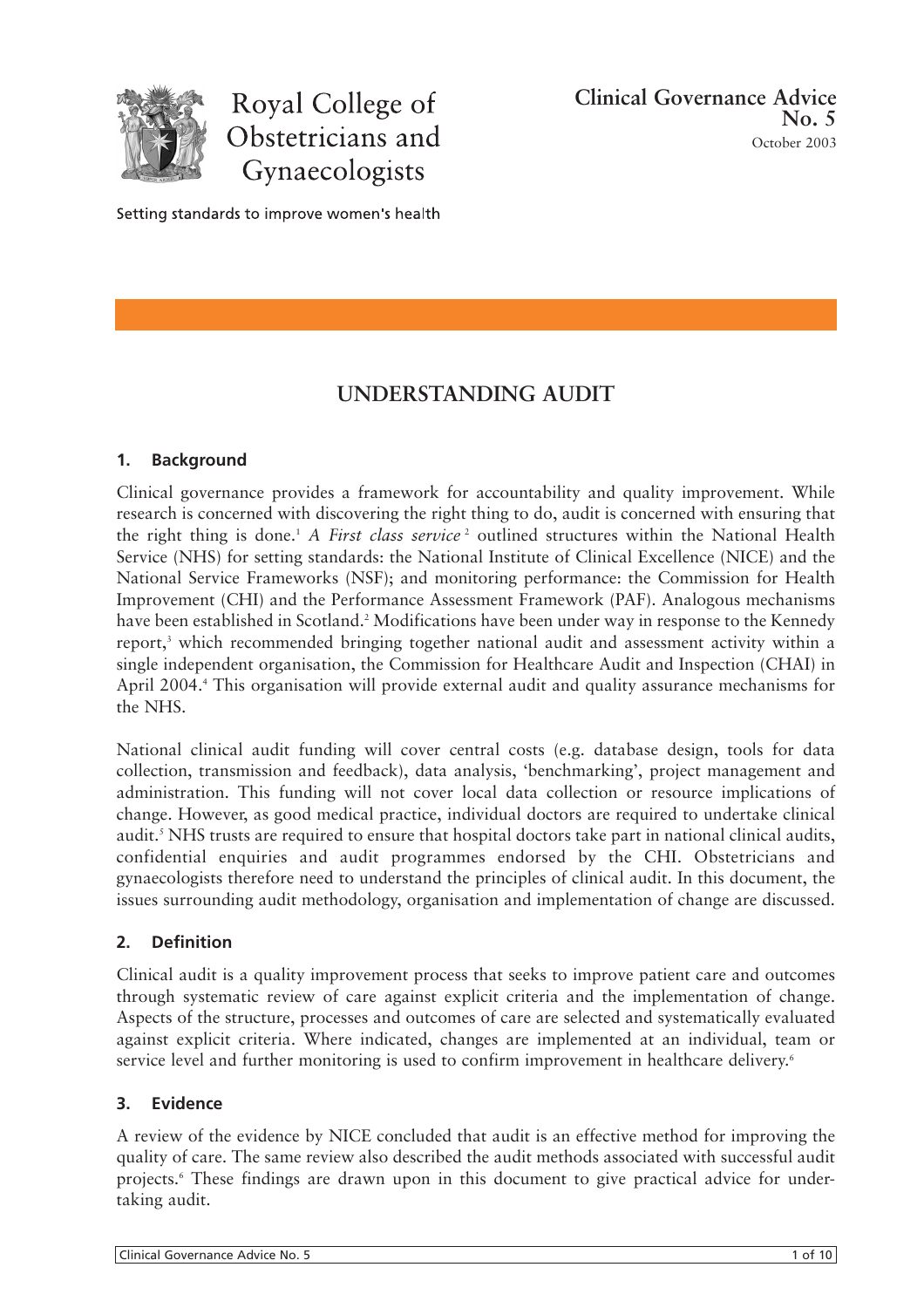#### **4. What can be audited?**

Audit may evaluate the structure (organisation or provision) of services, the process of care or the outcome of care against an agreed standard.

#### *4.1 Measure of structure or service provision*

Audit can provide an overview of service provision. For example, research evidence shows that the outcome for patients with ovarian cancer is better if they are operated on by an appropriately trained gynaecologist and managed within the framework of a multidisciplinary team.<sup>7-9</sup> An audit of the referral and management of patients with ovarian cancer can provide an overview of service provision in this area. Good quality healthcare services need to be patient-centred and acceptable to those who use them. Measuring the views of those who use services enables healthcare providers to assess the service delivered from the patient's perspective.

#### *4.2 Process measure*

Process measures are clinical practices that have been evaluated in research and shown to have an influence on outcome. For example, research evidence shows that the use of antenatal steroids has improved perinatal outcome. Evaluation of this process of care would entail measuring the proportion of appropriate women who received antenatal steroids. Process measures may be used to assess the quality of care and have some advantages over outcome measures:

- they provide a more direct measure of the quality of care provided
- they occur more frequently, so smaller samples are needed
- the findings are easier to interpret
- as smaller audits are needed, they cost less to achieve.

#### *4.3 Outcome measure*

Outcome measure is the physical or behavioural response to an intervention; for example, the health status (dead or alive), cure following surgery for stress incontinence, level of knowledge or satisfaction (e.g. users' views on the care they have received). Outcomes can be desirable; for example, improvement in the patient's condition or quality of life, or undesirable, e.g. adverse effects of a treatment. The assessment of outcomes such as cancer survival rates is fundamental to measuring quality of care but the use of outcomes alone in assessing quality of care has limitations:

- outcomes are not a direct measure of the care provided; ascribing causal factors to variation in care may be problematic, e.g. social and health inequalities may contribute to variation in mortality rates
- not all patients who experience substandard care will have a poor outcome
- many factors contribute to eventual outcome (e.g. disease severity, health status and social and health inequalities); therefore, mechanisms to account for these differences are required (e.g. case-mix adjustment for co-morbidity)
- outcomes may be delayed
- research evidence about the impact of some care processes on outcome is limited
- adverse outcomes occur less frequently so larger samples will be needed.

Despite all the difficulties associated with the interpretation of outcome measures, mortality and morbidity measures are important and this is a major justification for regular monitoring. 'Critical incident' or 'adverse event' reporting involves the identification of patients where an adverse event has occurred, such as the Confidential Enquiries into Maternal Deaths (CEMD), the Confidential Enquiry into Stillbirths and Deaths in Infancy (CESDI) and the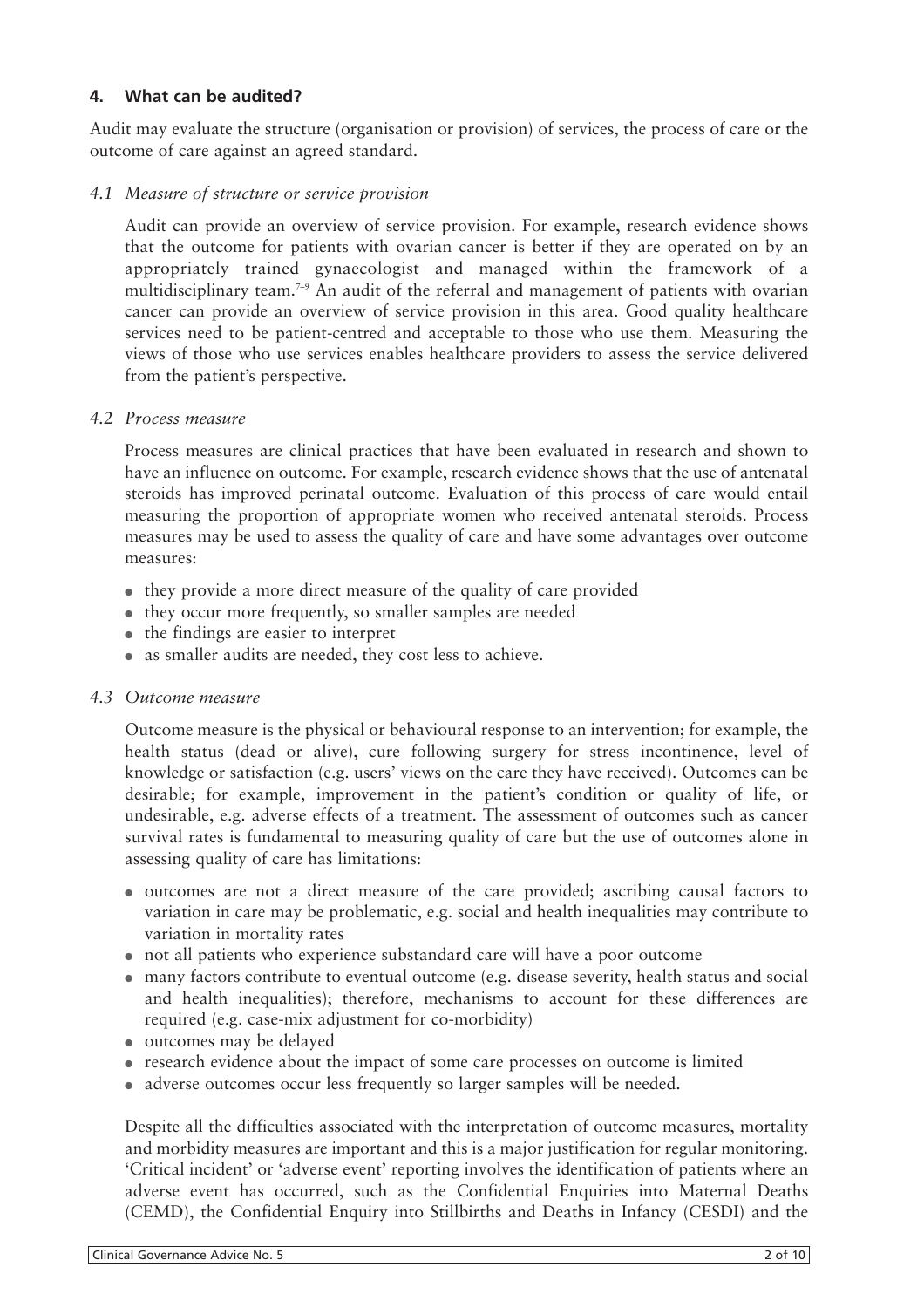National Confidential Enquiry into Perioperative Deaths (NCEPOD).<sup>10</sup> These are examples of outcome reporting. However, only adverse events are reported.



**Figure 1.** The Clinical audit cycle

# **5. The audit cycle**

Audit can be considered to have five principal steps, commonly referred to as the audit cycle (Figure 1):

- selection of a topic
- identification of an appropriate standard
- data collection to assess performance against the prespecified standard
- implementation of changes to improve care if necessary
- data collection for a second, or subsequent, time to determine whether care has improved.

Audit projects require a multidisciplinary approach with the involvement of stakeholders (including consumers or users of the service provided) and the local audit department at the planning stage. Good planning and resources are also necessary to ensure its success.

# *5.1 Selection of a topic*

It is essential to establish clear aims and objectives at this stage so that the audit is focused and addresses specific issues within the selected topic. A key consideration is 'how will we use the results of this audit to change or improve practice?'.

In selecting a topic for audit, priority should be given to common health concerns, areas associated with high rates of mortality, morbidity or disability, and those where good research evidence is available to inform practice or aspects of care that use considerable resources. It is important to involve those who will be implementing change at this stage of the audit process.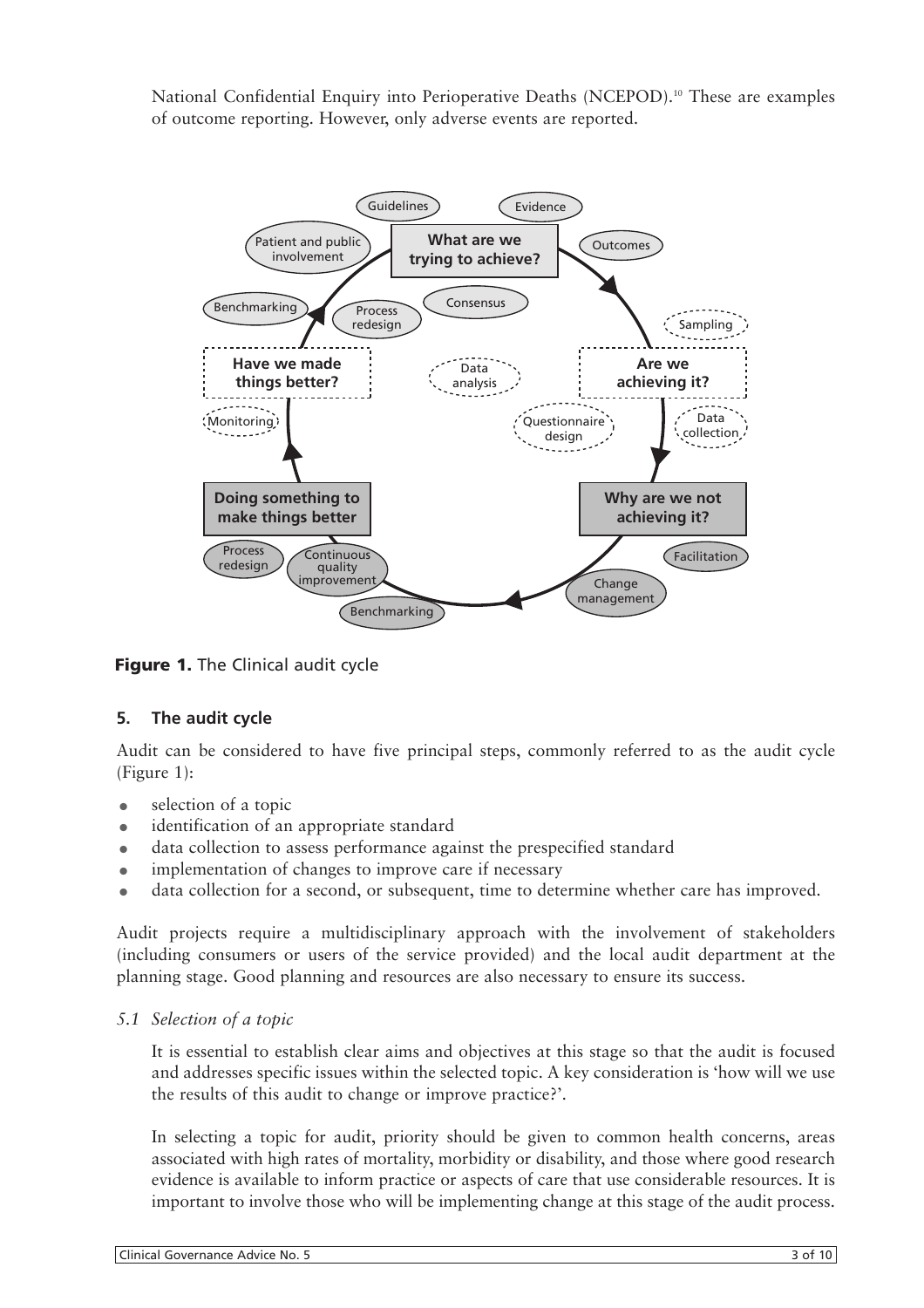# *5.2 Identification of an appropriate standard*

## **5.2.1 Review criteria**

These are defined as 'systematically developed statements that can be used to assess specific healthcare decisions, services and outcomes'. In audit, review criteria are generally used for assessing care; this approach is sometimes referred to as criterion-based audit. The criterion is the reference point against which current practice is measured. High-quality evidence-based guidelines can be used as the starting point for developing criteria. Where this is not possible, criteria should be agreed by a multidisciplinary group including those involved in providing care and those who use the service. Where criteria are based on the views of professionals or other groups, formal consensus methods are preferable. Review criteria should be explicit rather than implicit and need to:6

- lead to valid judgements about the quality of care, and therefore should be based on research evidence about the importance of those aspects of care
- relate to aspects of care that are important either to patients or in terms of clinical outcome
- $\bullet$  be measurable.

| Table 1<br><b>Examples of audit and review criteria</b> |                                                                                                                                                                                             |
|---------------------------------------------------------|---------------------------------------------------------------------------------------------------------------------------------------------------------------------------------------------|
| <b>Audit topic</b>                                      | <b>Review criteria</b>                                                                                                                                                                      |
| Induced abortion                                        | Screening for lower genital tract organisms and treatment of positive cases among<br>women undergoing induced abortion should be carried out to reduce post-abortion<br>infective morbidity |
| Caesarean section                                       | A thromboprophylaxis strategy should be part of the management of women delivered by<br>caesarean section                                                                                   |
| Hysterectomy                                            | Transcervical resection of the endometrium or endometrial ablation should be available and<br>offered to women with dysfunctional uterine bleeding as an alternative to hysterectomy        |

Examples of audit topics and review criteria are given in Table 1.

# **5.2.2 Standard and target level of performance**

This is defined as 'the percentage of events that should comply with the criterion' (e.g. the proportion of women undergoing induced abortion who were screened for lower genital tract organisms, the proportion of women delivered by caesarean section who received thromboprophylaxis, the proportion of women with dysfunctional uterine bleeding who were offered transcervical resection of the endometrium or endometrial ablation). Information about the levels of performance that can be achieved may be helpful when making plans for improvement. Target levels of performance should be examined periodically. The most common approach for setting target levels of performance is informal agreement among the group leading the audit or among health professionals. In some settings, external standards can be useful. However, in many audits no explicit targets are set and the aim is to improve upon current performance.

Target levels of performance have been most used in screening programmes. For example, in screening for cervical cancer there are quality criteria to be met, such as the proportion of cervical smears that have endocervical cells.

The term 'standard' has been used to refer to different concepts, sometimes as an alternative word for 'clinical guidelines' and 'review criteria', either with or without a stated target level of performance and, somewhat confusingly, also to refer to the observed or desired level of performance. However, it has been defined as 'the percentage of events that should comply with the criterion' in the interests of clarity.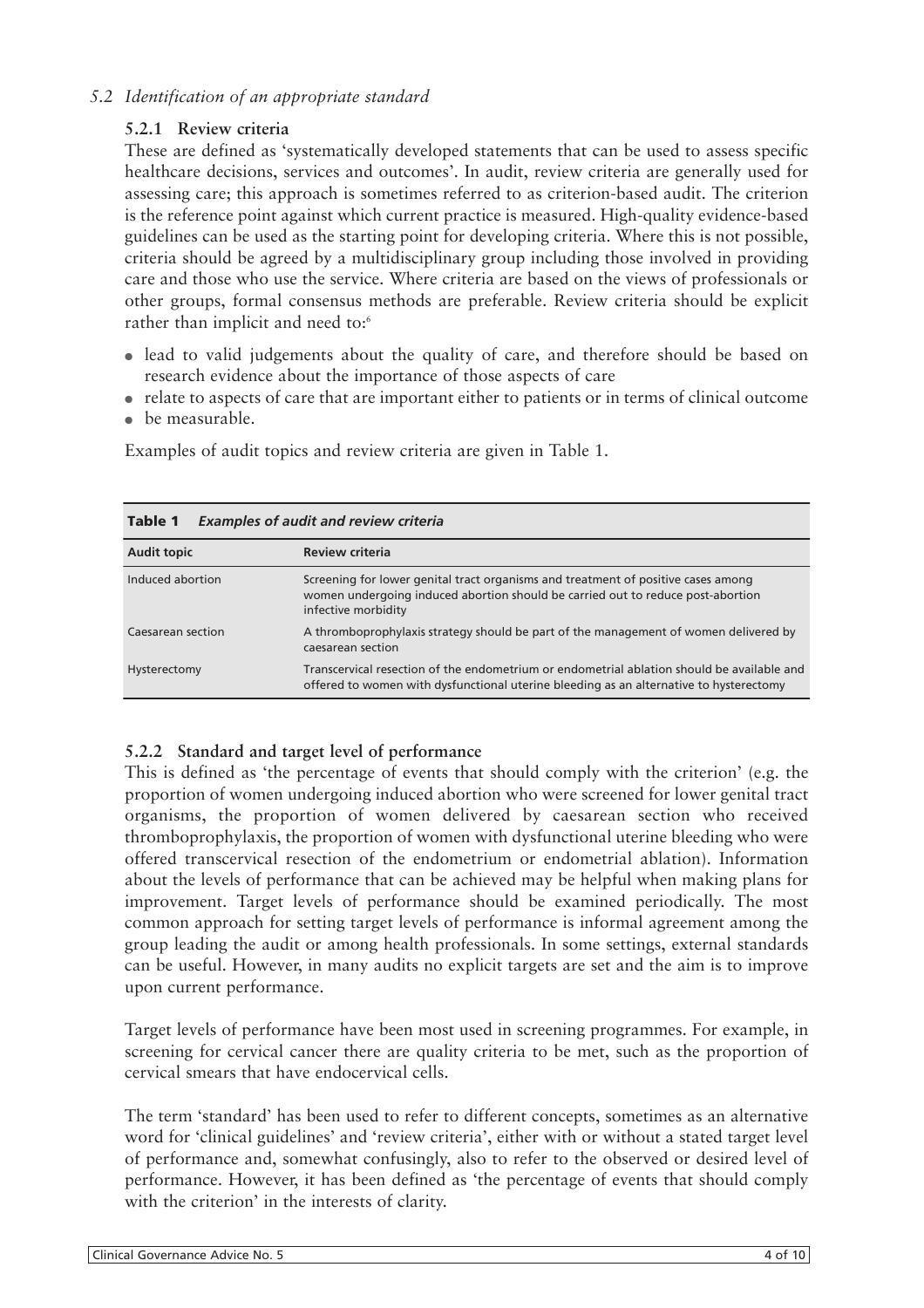## **5.2.3 Benchmarking**

This is the 'process of defining a level of care set as a goal to be attained'. There is insufficient evidence to determine whether it is necessary to set target levels of performance in audit. However, in some audits, benchmarking techniques could help participants in audit to avoid setting unnecessarily low or unrealistically high target levels of performance. Reference to the levels achieved in audits undertaken by other professionals is useful. National audits may provide data for benchmarking. For example, the National Sentinel Caesarean Section Audit Report<sup>11</sup> gives regional and national data for comparison on topics such as the use of regional anaesthesia in women having caesarean section.

# *5.3 Data collection to assess performance against the pre-specified standard*

Data collection in criterion-based audit is generally undertaken to determine the proportion of cases where care is in accordance with the criteria. In practice, the following points need to be considered.

## **5.3.1 What data items to collect?**

Consideration needs to be given to which data items are needed in order to answer the audit question. For example, if undertaking an audit on caesarean section rates, collecting information on the number of caesarean sections alone will not give sufficient information to measure the caesarean section rate. Data on the number of other births that took place is also required. In general, for audit projects with clear aims, objectives and well-defined review criteria, it is easier to identify those data items that require collection. Definitions need to be clear so that there is no confusion about what is being collected. The definitions will depend upon the review criterion that is being assessed. For example, if collecting data on rupture of membranes, it may need to be specified whether this is spontaneous or artificial.

Data collectors should always be aware of their responsibilities to the Data Protection  $Act^{12}$ and any locally agreed guidelines. There are also nationally agreed guidelines, known as the Caldicott Principles, a key part of clinical and information governance. The six Caldicott Principles are:

- 1. Justify the purpose(s). Every proposed use or transfer of patient-identifiable information within or from an organisation should be clearly defined and scrutinised, with continuing uses regularly reviewed by an appropriate guardian.
- 2. Do not use patient-identifiable information unless it is absolutely necessary.
- 3. Use the minimum necessary patient-identifiable information. Where use of patientidentifiable information is considered to be essential, each individual item of information should be justified with the aim of reducing identifiability.
- 4. Access to patient-identifiable information should be on a strict need-to-know basis. Only those individuals who need access to patient-identifiable information should have access to it, and they should only have access to the information items that they need to see.
- 5. Everyone should be aware of their responsibilities. Both clinical and nonclinical staff should be aware of their responsibilities and obligations to respect patient confidentiality.
- 6. Understand and comply with the law. Someone in each organisation should be responsible for ensuring that the organisation complies with legal requirements.

Under the Data Protection Act 1998, it is an offence to collect personal details of patients such as name, address, or other items that are potentially identifiable for the individual without consent. There seems to be consensus that clinical audit is part of direct patient care and therefore consent to use of data for audit can be implied through consent to treatment,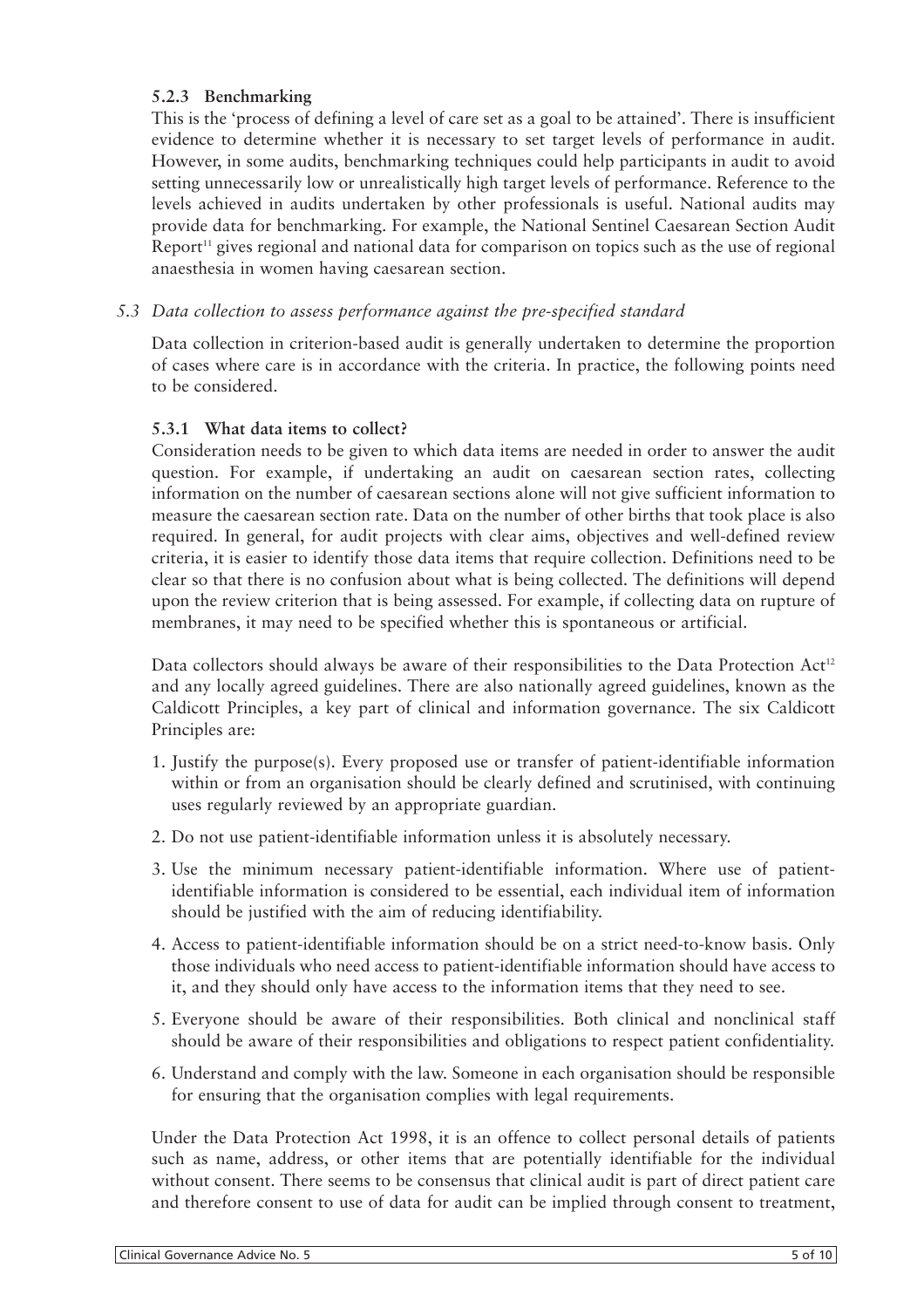provided that information is given to patients that their data may be used in this way. It is rarely acceptable to use patient identifiers, such as names and addresses, but some form of pseudo-anonymised identifiers may be used. Audit project protocols should be submitted to the local research and development committee and ethics committees to seek approval if necessary. Guidance on how to do this is can be obtained from the respective bodies.

# **5.3.2 How to collect the data**

Sources of data include:

- routinely collected data if available (e.g. birth registers); this enables repeated data collections with the minimum of extra effort
- clinical records
- data collection through direct observation or from questionnaire surveys of staff or patients.

Routinely collected data can be used if all the data items required are available. It will be necessary to check the definitions for data items that are used within the routine database to ensure its usefulness for the aims of the audit. Also, the completeness and coverage of the routine source needs to be known.

Where the data source is clinical records, training of data abstractors and use of a standard pro forma can improve accuracy and reliability of data collection. The use of multiple sources of data may also be helpful. However, this can also be problematic, as it will require linking of data from different sources with common unique identifiers.

Questionnaire surveys of staff or patients are often used for data collection. There are several validated questionnaires on a wide range of topics that may be adapted to a specific audit project. There is also literature on developing these (see Appendix).

# **5.3.3 Who will collect the data?**

Thought needs to be given to who will collect the data, as well as the time and resources that will be involved. In small audit projects it may be feasible for the principal investigators to go through clinical notes for data abstraction. However, for larger projects, e.g. a prospective audit on induction of labour practices within a maternity unit, it may be more appropriate for those involved in the care of the woman giving birth (e.g. midwives or obstetricians) to fill in standard data collection sheets. Where available, audit support staff should be involved.

# **5.3.4 Data management**

Data that are collected on paper forms are usually entered on to electronic databases or spreadsheets such as Microsoft Access®, Epi Info® or Microsoft Excel® for cleaning and analysis. Data entry may be done by optical character recognition (OCR) software, optical mark readers (OMR) or manually. OCR is most accurate for questionnaire data using tick boxes but less accurate for free text responses. The method of data entry needs to be taken into account when designing the questionnaire or data collection sheet. For manual data entry, accuracy is improved if double data entry is used. However, this can be a time consuming exercise. If the facilities and resources are available, electronic collection of data can be considered. In this case, data are entered immediately, at source, into a computer and saved to disk. While this is quick and requires minimal storage space, it can be difficult to handle unexpected responses. As information is entered directly into a computer it cannot be verified or double-entered.13

Consideration also needs to be given to the coding of responses on the database. For ease of analysis of closed questions it is generally better to have numeric codes for responses. For example, yes/no responses can be coded to take the value 0 for no and 1 for yes. Missing data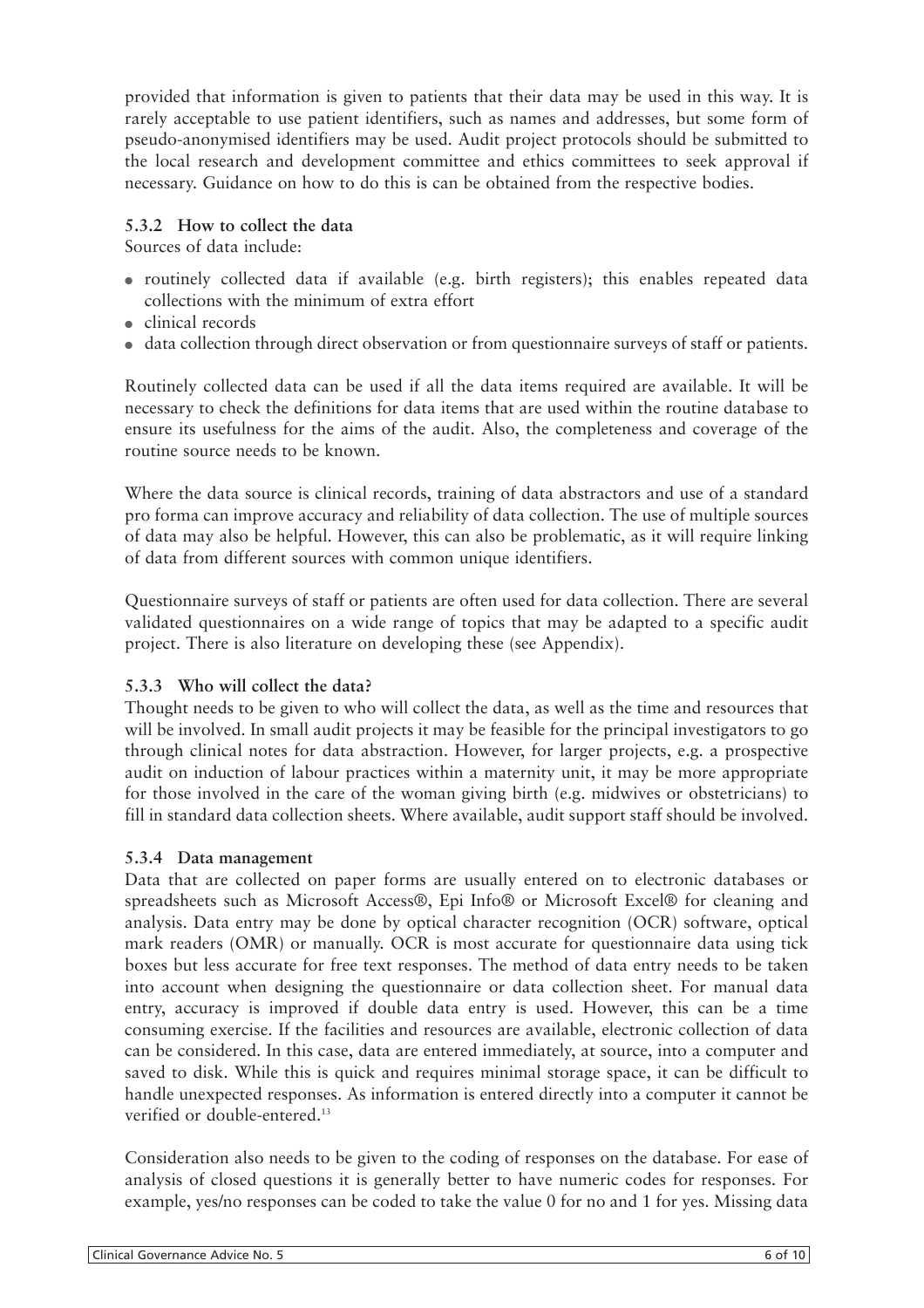will also need to be coded; for example, with the number 9. The code assigned for missing data should be distinguished from those where the response is 'not known' (if this was an option on the questionnaire).

It is advisable to incorporate consistency checks as data are being entered, in order to minimise errors. For example, if there are two questions:

(a) How many previous pregnancies of at least 24 weeks of gestation has this woman had? (b) How many previous caesarean sections has she had?

A consistency check will highlight entries with responses other than 0 to question (b) if the response to question (a) is 0.

## **5.3.5 Data analysis**

Simple statistics are often all that is required. Statistical methods are used to summarise data for presentation in the form of summary statistics (means, medians or percentages) and graphs.<sup>14</sup> Statistical tests are used to find out the likelihood that the data obtained has arisen by chance and how likely it is that a real difference exists between two groups. Before data collection has started it is essential to know what data items will be collected, whether comparisons will be made, and the statistical methods that will be used to make these comparisons.

Data items that have categorical responses (e.g. yes/no or A/B/C/D) can be expressed as percentages. Some data items are collected as continuous variables; for example, mother's age, height and weight. These can either be categorised into relevant categories and then expressed as percentages or, if they are normally distributed, the mean and standard deviations can be reported. These summary statistics (percentages and means) are useful for describing the process, outcome or service provision that was measured.

Comparisons of percentages between different groups can be made using a chi-square test; t tests can be used to compare means between two groups, assuming that these are normally distributed. Nonparametric statistical methods can be used for data that are not normally distributed. These comparisons are useful in order to determine whether there are any real differences in the observed findings; for example, when comparing audit results obtained at different time points or in different settings. In some situations a sample-size calculation may be necessary to ensure that the audit is large enough to detect a clinically significant difference between groups, if one exists. In this situation, it is important to consult a statistician during the planning stages of the audit project.

These simple statistics can be easily done using Microsoft Excel spreadsheets and Microsoft Access databases. Other useful statistical software packages include Epi Info, SAS, SPSS, STATA and Minitab.

#### *5.4 Implementation of changes to improve care if necessary*

Data analysis and interpretation will lead to the identification of clinical areas that should be addressed. There are many methods by which this can be done. The feedback of audit findings is most commonly used; for example, presentation at regular audit meetings will stimulate discussions and solutions may be agreed. The NICE review<sup>6</sup> identified several audits in which change in care had occurred. Simple methods were occasionally effective, for example:

- feedback of data collected
- provision of clear data, perhaps using modern information systems, supported by active teamwork
- support from the organisation for teamwork
- use of several methods together within the context of an implementation plan.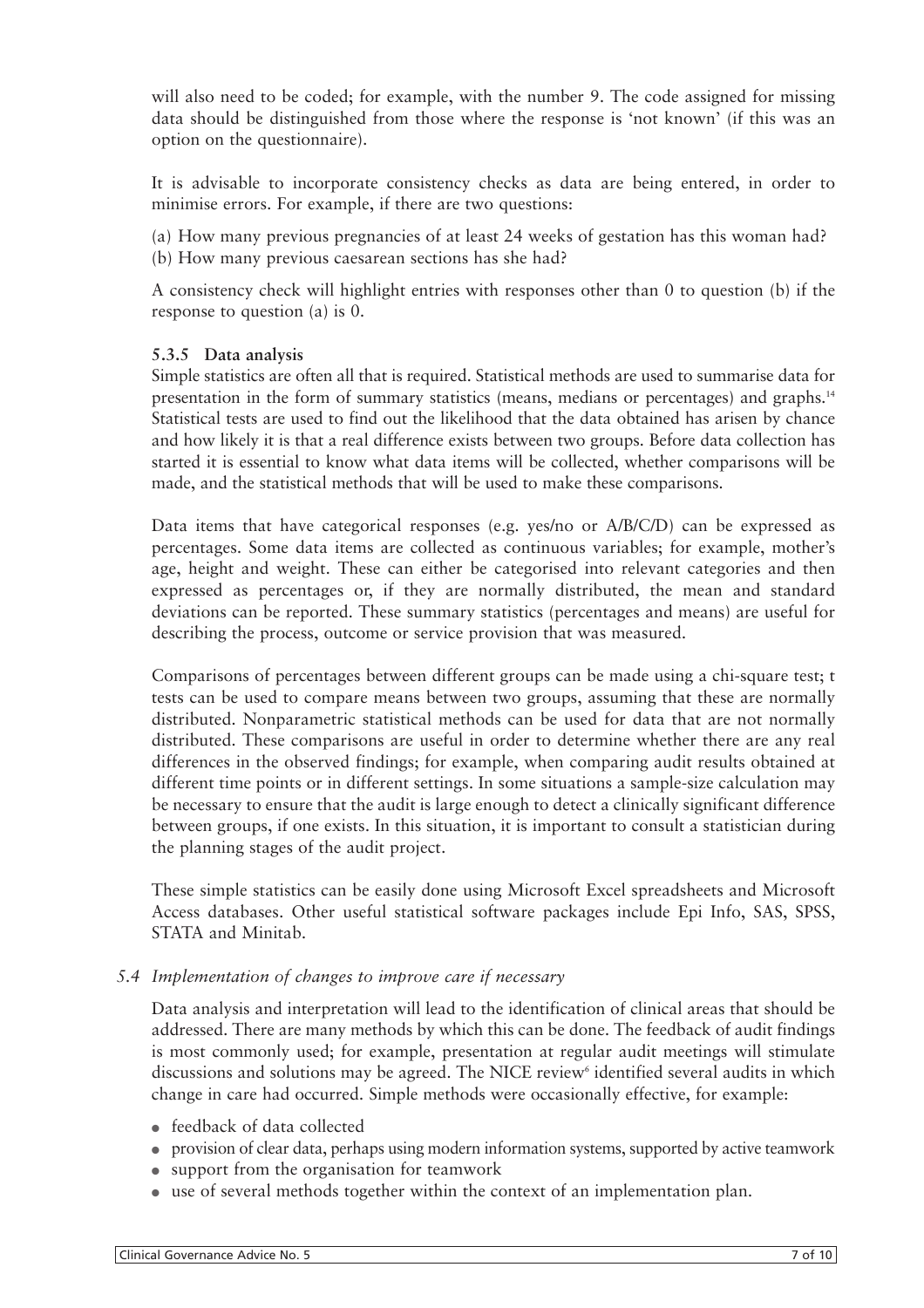Change does not always occur in audit and consideration of the reasons for failure may take place after the second data collection. Resistance to change among local professionals or in the organisational environment or team should be considered. Patients themselves may have preferences for care that make change difficult.

The significance of teamwork, culture and resistance to change has led several authors to propose frameworks for planning implementation. These usually include analysis of the barriers to change and use of theories of individual, team or organisational behaviour to select strategies to address the barriers. For some topics, such as adverse incidents, systems for continuous data collection may be justified.

# **6. Organisation of audit**

The NICE review<sup>6</sup> found that some methods of organising audit programmes were better than others. The following features are associated with successful audit:

- structured programmes with realistic aims and objectives
- leadership and attitude of senior management
- nondirective, hands-on approach
- support of staff, strategy groups and regular discussions
- emphasis on teamworking and support
- environment conducive to conducting audit.
- *6.1 Common reasons why audits fail*
	- Failure to participate and attitudes to audit. Involving all stakeholders (including service users) in the project can encourage participation. It is important to recognise the attitudes of those whose behaviour is being audited, and to modify the audit process to accommodate these views.
	- Failure to continue and complete the audit cycle. This makes it impossible to determine whether the audit has led to any improvements in care.
	- Failure to provide a supportive environment for audit.

Perceived lack of support at all stages, together with a range of structural and organisational problems, is associated with poor progress in conducting audit. Research has pointed to a theory–practice gap for clinicians carrying out audit, one solution being to change the organisational culture to one in which clinical audit is supported and actively encouraged.

• Lack of resources, especially time.

This includes lack of protected time to investigate the audit topic, collect and analyse data, and the time to complete an audit cycle. It follows that audit should be recognised as an important part of clinical practice and those directly involved in audit need to be allocated protected time.

● Lack of training in audit methodology and evidence-based skills.

Health professionals and audit support staff require adequate knowledge and skills for undertaking audit, and they should be keen to learn. Barriers identified in the literature include a lack of training in evidence-based audit skills and the failure to apply what has already been established.

● Cost.

It must be recognised that audit requires appropriate funding and that improvements in care resulting from clinical audit can increase costs.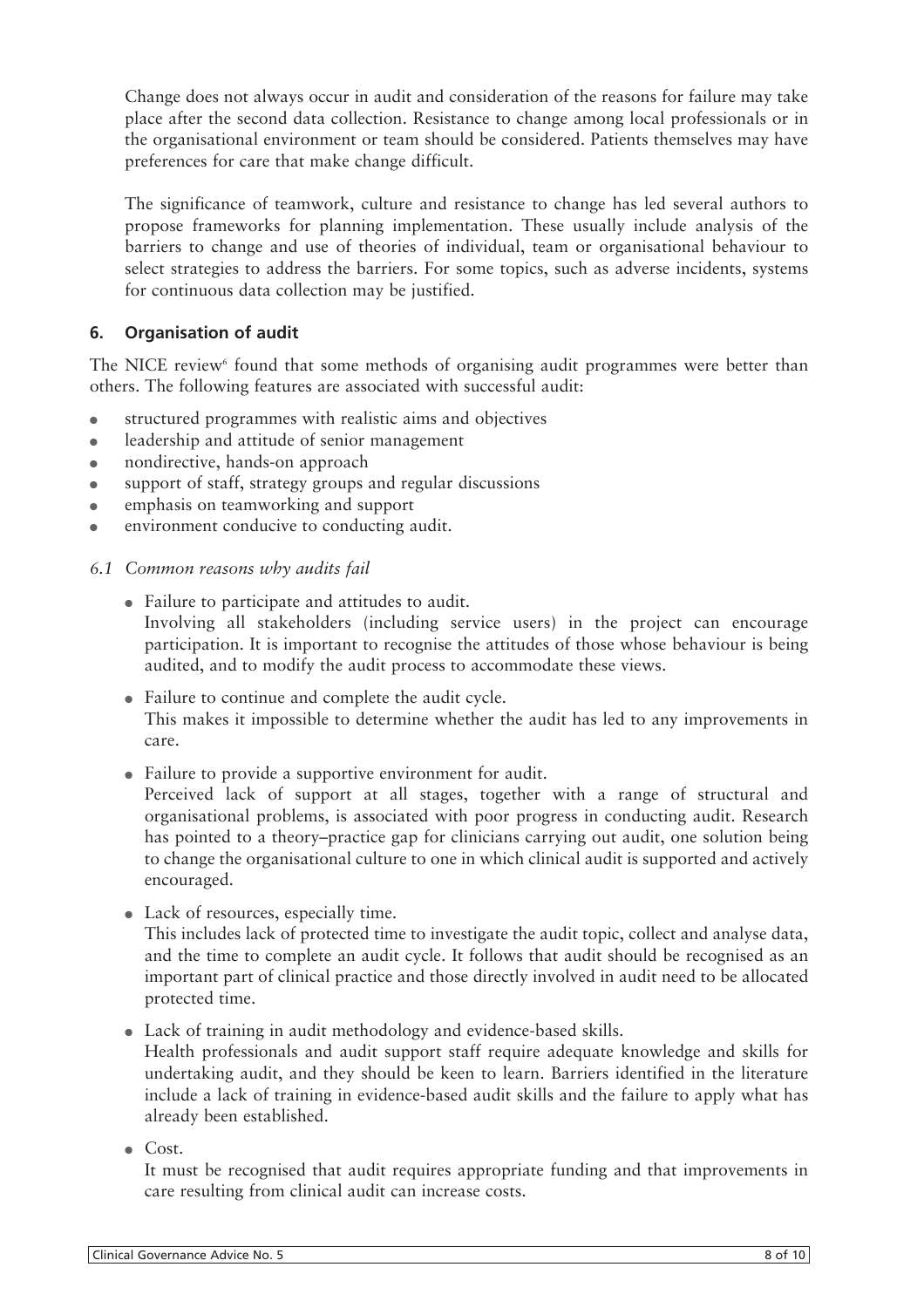## **Developing questionnaires**

There is a large amount of literature on how to develop questionnaires.<sup>15,16</sup> Some of the general principles involved are presented here.

Questionnaires are often used as a tool for data collection. Questions may be open or closed. Generally, questionnaire design using open questions; e.g., "What was the indication for caesarean section?" (followed by space for free text response) is easier. However, analysis of these data is difficult, as there will be a range of responses and interpretation can be problematic. Open questions may be more difficult and time consuming to answer and can lead to non-reponse, which results in loss of data.

Questionnaires can be composed entirely of closed questions (i.e. with all possible answers predetermined). More time is needed to develop this type of questionnaire but the analysis is generally easier. An example of this type of questionnaire is:

Which of the following statements most accurately describes the urgency of this caesarean section?

- A. Immediate threat to the life of the fetus and the mother.
- B. Maternal or fetal compromise that is not immediately life threatening.
- C. No maternal or fetal compromise but needs early delivery.
- D. Delivery timed to suit the woman and staff.

Closed questions assume that all possible answers to the question are known but not the distribution of responses. Time and consideration needs to be given to the options available for response as, if a desired response is not available, the question may just be missed out and it may put people off completing the rest of the questionnaire. For some questions, the 'other' category can be used with the option 'please specify', which gives an opportunity for the respondent to write in a response. However, if this is used, thought must be given *a priori* as to how these freetext responses will be coded and analysed. In some situations, not having a category of 'other' may lead to the question not being answered at all, which means that data will be lost.

If questionnaires are developed for a specific project, they need to be piloted and refined to ensure their validity and reliability before use as a tool for data collection. While those who developed the questionnaire understand the questions being asked, the aim of piloting is to check that those who have to fill in the questionnaire are able to understand and respond with ease. Questionnaires that are not user friendly are associated with lower response rates, the quality of data collected will be poor and hence results will be of little value.

#### **References**

- 1. Smith R. Audit and research. [see comments]. *BMJ* 1992;**305**:905–6.
- 2. Department of Health. *A First Class Service; Quality in the New NHS*. London: Department of Health; 1998.
- 3. Department of Health. Learning From Bristol: *The Report of the Public Inquiry into Children's Heart Surgery at the Bristol Royal Infirmary* 1984–95. London: Department of Health; 2001.
- 4. Commission for Health Improvement. Commission for Health Improvement response to Alan Milburn statement today. Media statement 18 April 2002. [www.chi.nhs.uk/eng/news/ 2002/apr/07.shtml] Accessed 11 September 2003.
- 5. General Medical Council. *Good Medical Practice*. London: General Medical Council; 2001.